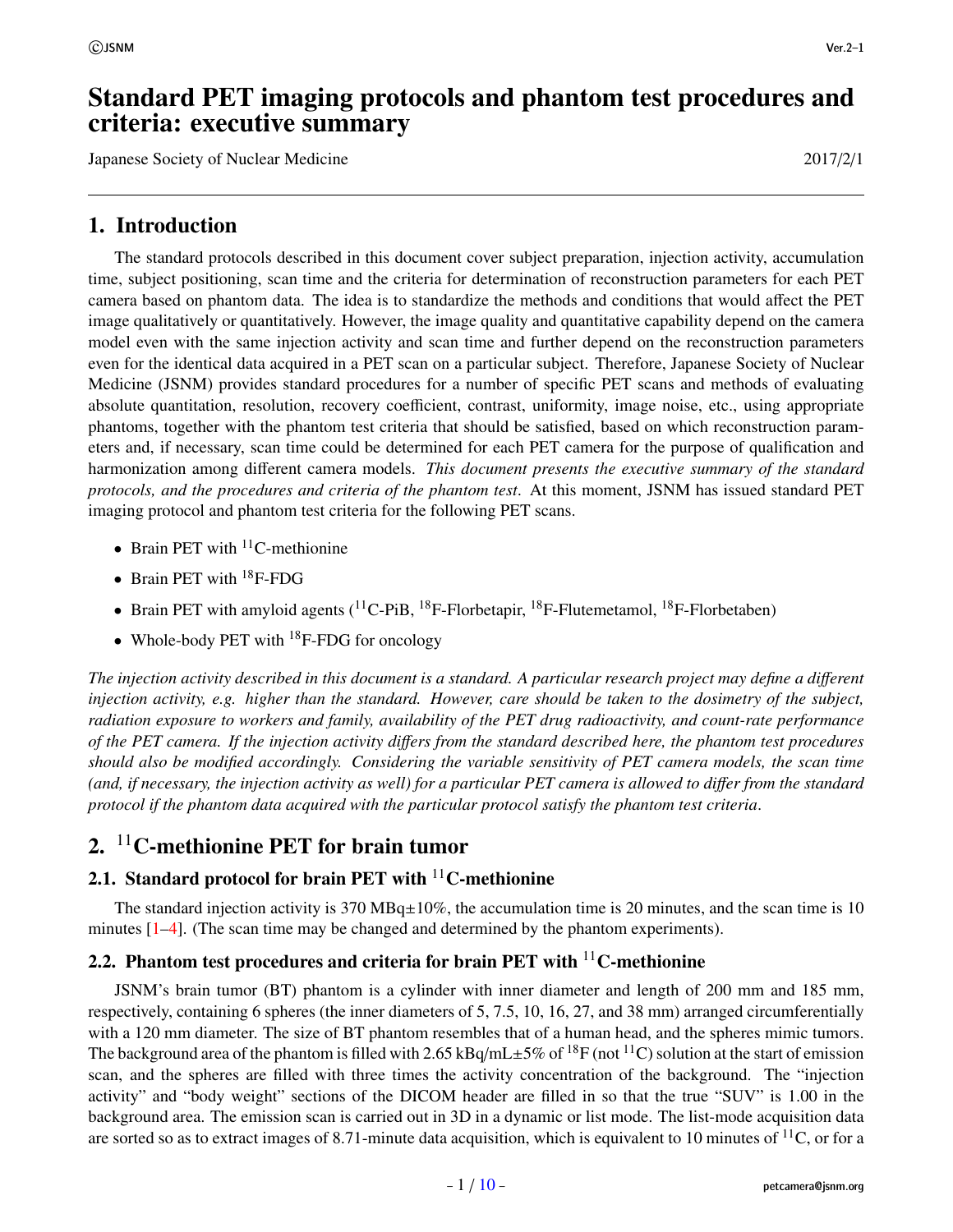variable period if the appropriate scan time is to be searched for. The images are reconstructed with recommended parameters or with variable parameters if the appropriate parameters are to be searched for. The phantom data are analyzed to derive physical parameters including %contrast, relative recovery coefficient (RC), and accuracy and uniformity of SUV in the background area. A circular region-of-interest (ROI) with the same diameter as each hot sphere is placed over each hot spot to calculate maximum image activity of the hot spheres. Then, 10 circular ROIs of 100 mm<sup>2</sup> are placed on the background area.

The %contrast is calculated as follows:

$$
\% \text{contrast} = \frac{\text{ROI}_H - \text{ROI}_{b,a}}{\text{ROI}_H + \text{ROI}_{b,a}} \times 100 \, [\%]
$$
 (1)

where  $ROI<sub>H</sub>$  is the maximum activity of each sphere and  $ROI<sub>b,a</sub>$  is the mean activity of 10 background ROIs.

The relative RC is calculated as follows:

$$
RC_j = \frac{ROI_j}{ROI_{38mm}}
$$
 (2)

where *j* is sphere size, ROI<sub>j</sub> is maximum activity of *j*-mm sphere and ROI<sub>38mm</sub> is maximum activity of the 38-mm sphere.

For the evaluation of quantitative accuracy and uniformity, 16 circular ROIs of 500 mm<sup>2</sup> are placed on a slice far off the sphere-containing section of the phantom and on two other slices  $\pm$  10 mm apart, making a total of 48 ROIs. The average of SUV<sub>mean</sub> for the 48 ROIs is calculated as SUV $_{TOT}$  to evaluate quantitative accuracy of SUV. Standard deviation of relative error for the SUV<sub>mean</sub> (SD<sub>∆SUVmean</sub>) is calculated for each ROI to evaluate uniformity as follows:

$$
SD_{\Delta SUVmean} = \sqrt{\frac{1}{n-1} \sum_{i=1}^{n} \left( \frac{\text{SUV}_{mean}}{\text{SUV}_{TOT}} - 1 \right)^2}
$$
(3)

The phantom test criteria are presented below.

- (i) The 7.5-mm hot spot should be visible.
- (ii) %contrast should be higher than 13%.
- (iii) Relative RC for the 10-mm hot spot should be higher than 0.45, which corresponds to 8 mm FWHM.
- (iv) SUV $_{TOT}$  should be within 1.00±0.05 (0.95 $\sim$ 1.05).
- (v) Uniformity satisfies  $SD_{\Delta SUVmean} \leq 0.0249$ , which corresponds to 95% of the SUV<sub>mean</sub> of the ROIs being distributed within 1.00±0.05 assuming normal distribution. No significant (p<0.05) difference in  $\text{SUV}_{mean}$  between ROIs in inner area and those in outer area. No apparent tendency in  $\text{SUV}_{mean}$  along the angle of ROI localization.

# 3. Brain PET with  ${}^{18}$ F-FDG and amyloid agents for dementia

# <span id="page-1-0"></span>3.1. Standard protocol for brain PET with  ${}^{18}$ F-FDG for dementia

The subject should avoid hard exercise and fast for more than 4 hours before injection of <sup>18</sup>F-FDG. <sup>18</sup>F-FDG should be injected in the dimly lit quiet environment in the supine or semi-supine position on a bed or in a reclining chair, and the subject's posture and the environment should be kept until the emission scan. The standard injection activity is 185 MBq $\pm 10\%$ , accumulation time is 30 minutes, scan time is 30 minutes [\[5–](#page-7-2)[7\]](#page-7-3) (The scan time is allowed to be changed and determined by the phantom experiments) [\(Table 1](#page-3-0)).

#### <span id="page-1-1"></span>3.2. Standard protocol for brain PET with amyloid agents

The amyloid agents in this protocol include  ${}^{11}$ C-PiB,  ${}^{18}$ F-Florbetapir,  ${}^{18}$ F-Flutemetamol and  ${}^{18}$ F-Florbetaben. The standard injection activity, accumulation time, and scan time is 555 MBq $\pm 10\%$ , 50 minutes, 20 minutes for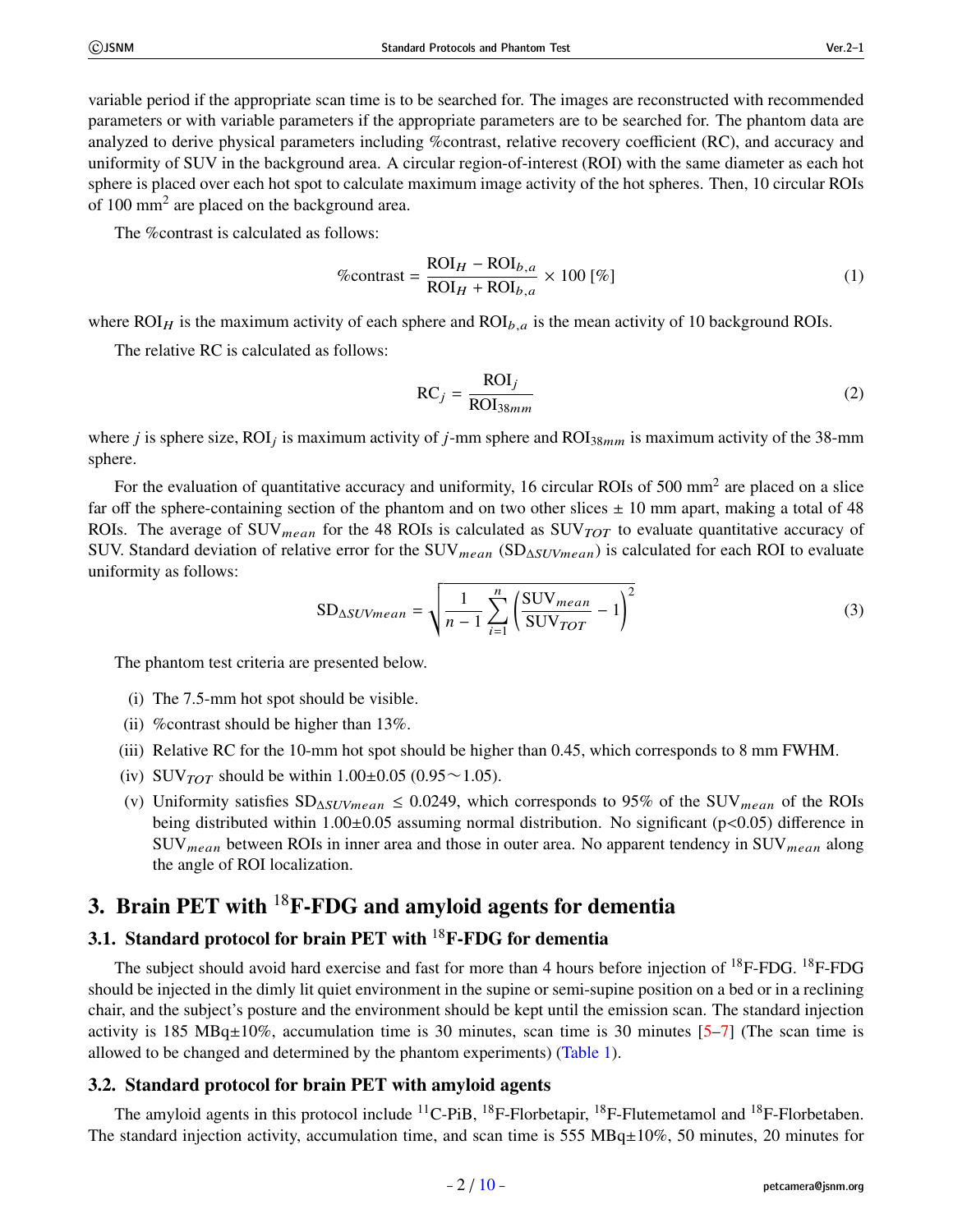<sup>11</sup>C-PiB [\[5,](#page-7-2)[8,](#page-7-4)[9](#page-7-5)], 370 MBq±10%, 50 minutes, 20 minutes for <sup>18</sup>F-Florbetapir [\[10](#page-7-6)–[12\]](#page-7-7), 185 MBq±10%, 90 minutes, 30 minutes for <sup>18</sup>F-Flutemetamol [\[13](#page-7-8),[14](#page-7-9)], and 300 MBq $\pm$ 20%, 90 minutes, 20 minutes for <sup>18</sup>F-Florbetaben [\[15](#page-7-10)–[17\]](#page-7-11) (The scan time may be changed and determined by the phantom experiments) [\(Table 1](#page-3-0)). The emission scan is carried out in 5-minute frame dynamic mode or list-mode, and the images are reconstructed with the parameters that are to be determined by the phantom experiments so that the physical parameters of the phantom images could meet the criteria shown below [[18\]](#page-8-0).

### 3.3. Phantom test procedures and criteria for brain PET with  ${}^{18}$ F-FDG and amyloid agents

A Hoffman 3D brain phantom is filled with 20 MBq $\pm$ 5% of <sup>18</sup>F solution at the start of a 30-minute emission scan. A cylindrical phantom is also filled with 20 MBq  $\pm 5\%$  of <sup>18</sup>F solution at the start of a 30-minute scan. The "injection activity" and "body weight" sections of the DICOM header are filled in so that the true "SUV" is 1.00 in the cylindrical phantom. The emission scan is carried out in 3D in a dynamic or list mode with recommended or variable reconstruction parameters. The 30-minute acquisition list-mode data are sorted so as to extract multiple images of different intervals corresponding to each tracer as shown in [Table 2](#page-3-1) in which equivalent activity-time product is provided for each tracer considering the injection activity, brain uptake, accumulation time and scan time, physical decay and branching fraction. The phantom data are analyzed both visually and with ROIs to derive physical parameters including spatial resolution and gray/white matter contrast (%contrast) based on the Hoffman phantom and uniformity  $(SD_{uROLmean})$  and image noise (coefficient of variation; CV) based on the uniform cylindrical phantom.

Spatial resolution is estimated from visual similarity between the Hoffman phantom image and the digital phantom filtered with a 3D Gaussian of various FWHMs.

To derive the gray/white matter contrast, original ROI templates, which are defined on the digital Hoffman phantom and would provide true gray-to-white ratio of 4, are applied to the phantom image co-registered to the digital phantom. The %contrast is calculated as follows:

$$
\% \text{contrast} = \frac{\text{GM}_P/\text{WM}_P - 1}{\text{GM}_d/\text{WM}_d - 1} \times 100 \, [\%]
$$
 (4)

where  $GM_P$  and WM<sub>P</sub> are ROI activity of gray matter and white matter on the phantom PET image,  $GM_d$  and  $WM_d$  are ROI activity of gray matter and white matter on the digital phantom.

For uniformity evaluation, 17 circular ROIs of 500 mm<sup>2</sup> (uROI) are placed on the central slice and on two other slices  $\pm$  40 mm apart from the central slice, making a total of 51 uROIs. The SD<sub>uROImean</sub> is calculated as follows:

$$
SD_{uROImean} = \sqrt{\frac{1}{n-1} \sum_{i=1}^{n} \left( \frac{\text{uROI}_{mean}}{\text{uROI}_{TOT}} - 1 \right)^2}
$$
(5)

where uROI<sub>mean</sub> is the mean activity of uROI, n=51, and uROI<sub>TOT</sub> is the average of the 51 uROI<sub>mean</sub>.

For noise evaluation, a large circular ROI of 1300 mm in diameter (nROI) is placed on the central slice. The CV is calculated as follows:

<span id="page-2-0"></span>
$$
CV = \frac{SD_{nROI}}{nROI_{mean}} \times 100 \, [\%]
$$
 (6)

where  $SD_{nROI}$  is the standard deviation of the voxel values within the nROI, and nROI<sub>mean</sub> is the mean nROI activity.

The requested phantom test criteria are presented below [[19](#page-8-1)].

- (i) 8 mm FWHM or better spatial resolution in the Hoffman 3D brain phantom.
- (ii) 55% or better gray/white matter contrast (% contrast) in the Hoffman 3D brain phantom.
- (iii) Uniformity of  $SD_{uROImean} \leq 0.0249$  in the uniform cylindrical phantom, which corresponds to 95% of the uROI<sub>mean</sub> being distributed within  $1.00\pm0.05$  assuming normal distribution.
- (iv) Noise level of  $CV \le 15\%$  in the uniform cylindrical phantom.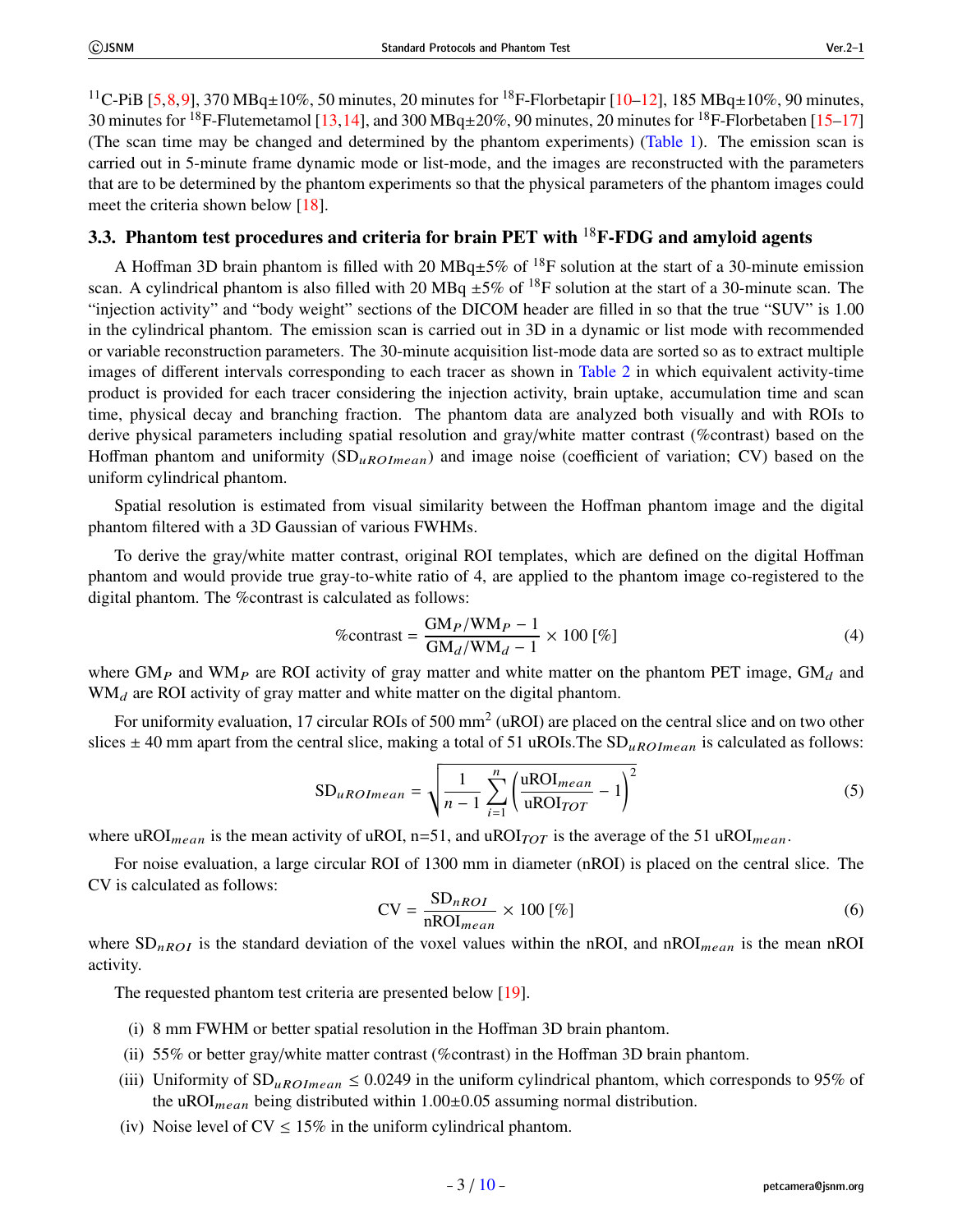<span id="page-3-0"></span>

| Radiotracer         | Injection<br>activity | Accumulation<br>time | Scan <sub>*</sub> | Estimated brain activity<br>at the start of scan |
|---------------------|-----------------------|----------------------|-------------------|--------------------------------------------------|
| $18$ F-FDG          | $185$ MBq             | 30 minutes           | 30 minutes        | $20 \text{ MBq} [7, 20]$                         |
| $^{11}$ C-PiB       | 555 MBq               | 50 minutes           | 20 minutes        | $3 MBq [21-23]$                                  |
| $18$ F-Florbetapir  | 370 MBq               | 50 minutes           | 20 minutes        | 12 MBq [5, 10, 12, 24]                           |
| $18$ F-Flutemetamol | 185 MBq               | 90 minutes           | 30 minutes        | 3 MBq [13, 25, 26]                               |
| $18F$ -Florbetaben  | 300 MBq               | 90 minutes           | 20 minutes        | 6 MBq [15, 21, 27]                               |

Table 1: Standard protocols for brain PET with <sup>18</sup>F-FDG/amyloid agents and estimated brain activity at the start of scan.

> \* Note the scan time here is the standard and may be changed and determined based on the phantom experiments.

<span id="page-3-1"></span>Table 2: Equivalent duration to be extracted from the Hoffman or pool phantom data (20 MBq of F-18 at start of scan) for each tracer according to the standard protocol.

| Radiotracer         | Equivalent duration for<br>each tracer |  |
|---------------------|----------------------------------------|--|
| $18F$ -FDG          | 1800 seconds                           |  |
| ${}^{11}C$ -PiB     | $125 \sim 135$ seconds                 |  |
| $18$ F-Florbetapir  | $700 \sim 710$ seconds                 |  |
| $18$ F-Flutemetamol | $245 \sim 255$ seconds                 |  |
| $18F$ -Florbetaben  | $345 \sim 355$ seconds                 |  |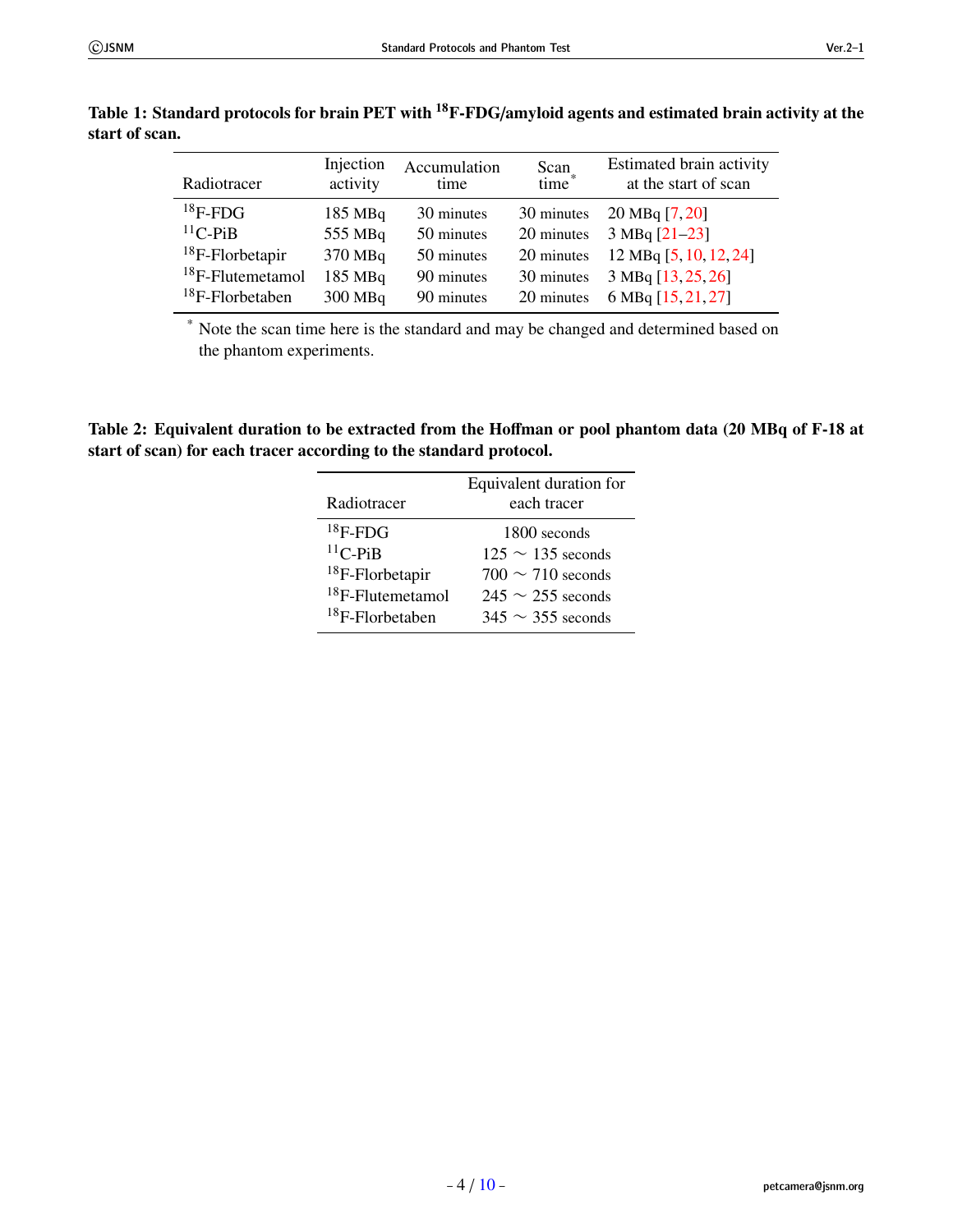## 4. Whole-body PET with  $^{18}$ F-FDG for oncology

## <span id="page-4-0"></span>4.1. Standard protocol for whole-body PET with <sup>18</sup>F-FDG

The subject should avoid hard exercise and fast for at least 4 hours before injection of  $^{18}F\text{-FDG}$ . The measured serum blood glucose is recommended to be less than 150 mg/dL. The standard injection activity is  $2.0 \sim 5.0$ MBq/kg, accumulation time is  $60\pm5$  minutes, and scan time is 3 minutes per bed position [\[28](#page-8-9), [29](#page-8-10)] (The scan time may be changed and determined by the phantom experiments).

# 4.2. Phantom test procedures and criteria for whole-body PET with  $^{18}$ F-FDG

NEMA IEC body phantom is used and the background area of the phantom is filled with  $^{18}F$  solution, of which the activity depends on the scanning protocol and is calculated as follows:

<span id="page-4-1"></span>
$$
A_x = \frac{a}{60} \times \exp\left(\frac{-60}{109.8} \times \ln(2)\right) \times S \quad [\text{kBq/mL}] \tag{7}
$$

where  $A_x$  is the activity of the background area, a is the assumed injection activity (MBq) for subject with 60 kg, and S is the specific gravity of human body that is set at 1.0  $(g/mL)$ . If the assumed injection activity is 3.7  $(MBq/kg)$ , a is equal to  $3.7 \times 60 = 222$  (MBq). The six hot spheres are filled with solution of four times the activity concentration of the background. The "injection activity" and "body weight" sections of the DICOM header are filled in so that the true "SUV" is 1.00 in the background area. A 30-minute emission scan is carried out in a dynamic or list mode. The list-mode acquisition data are sorted so as to extract three images of the planned clinical scan duration, starting at 0, 1, 2 min from the start of the 30-minute list-mode data, or of a variable duration if the appropriate scan time is to be searched for. Both the 30-minute image and the images of clinical scan duration are reconstructed with the parameters that are determined so that the physical parameters of the phantom images could meet the criteria shown below. The phantom data are analyzed both visually and quantitatively to derive physical parameters including noise equivalent count (NEC<sub>phantom</sub>), N<sub>10mm</sub>, Q<sub>H,10mm</sub>/N<sub>10mm</sub>, CV<sub>background</sub>,  $\text{SUV}_{B,ave}$ , RC<sub>10mm</sub>, SUV<sub>max</sub> of each hot sphere, and SD<sub>∆SUVmean</sub> [[28,](#page-8-9)[30](#page-8-11)]. It is noted that NEC<sub>phantom</sub>, N<sub>10mm</sub>,  $Q_{H,10mm}/N_{10mm}$  are optional.

 $NEC<sub>phantom</sub>$  is a raw-data quality metric and is calculated as follows:

$$
NEC_{\text{phantom}} = (1 - SF)^2 \frac{(T + S)^2}{(T + S) + (1 + k)fR}
$$
 [Mcounts] (8)

$$
f = \frac{S_a}{\pi r^2} \tag{9}
$$

where  $T$ ,  $S$ , and  $R$  represent true, scatter, and random coincidences acquired in the raw-data of the clinical acquisition duration.  $SF$ , k, and f represent scatter fraction, random scaling factor, and ratio of object size to scanning axial field-of-view.  $S_a$  and r represent the cross-sectional area of the phantom and the radius of the detector ring diameter. SF is the intrinsic value based on NEMA NU-2 standard because real-time measurement of the scatter fraction is currently impossible for most camera.

A circular ROI with a 10-mm diameter is placed over the 10-mm hot sphere on the slice of the sphere center. Twelve ROIs of the same size are placed over the background area on the slice of the sphere centers and on the slices  $\pm 1$  and  $\pm 2$  cm off the sphere centers, making a total of 60 ROIs. The percent background variability of  $N_{10mm}$  is calculated using the data of 10-mm ROIs as follows:

$$
N_{10\text{mm}} = \frac{SD_{10\text{mm}}}{C_{B,10\text{mm}}} \times 100 \quad [\%]
$$
 (10)

where  $C_{B,10mm}$  is the mean of the mean activity for the 10-mm ROIs in the background area and  $SD_{10mm}$  is the SD of the mean activity for the background 60 ROIs. The percent contrast for the 10-mm hot sphere is calculated as follows: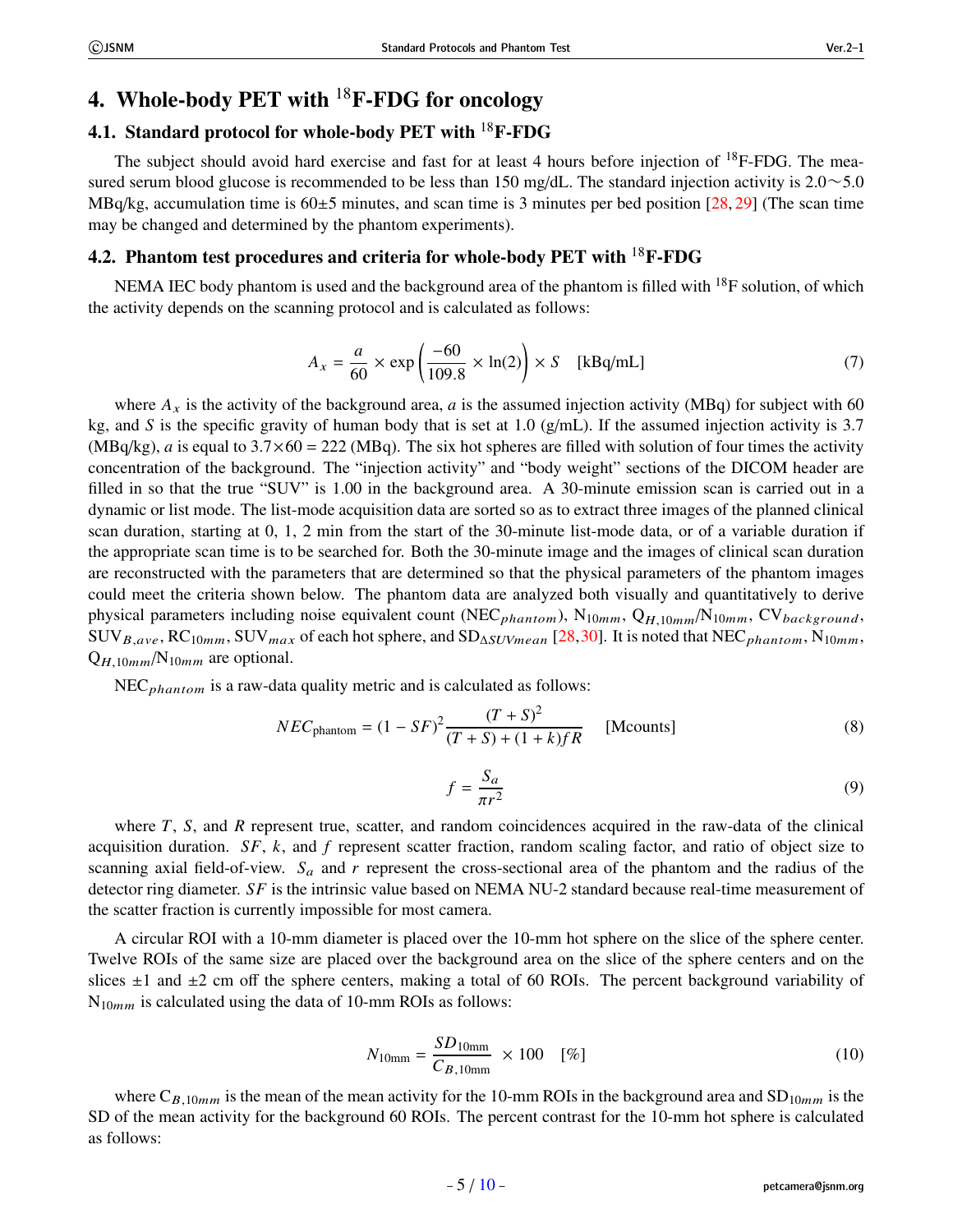$$
Q_{H,10\text{mm}} = \frac{C_{H,10\text{mm}}/C_{B,10\text{mm}} - 1}{a_H/a_B - 1} \times 100 \quad [\%]
$$
 (11)

where  $C_{H,10mm}$  and  $C_{B,10mm}$  are the mean activity in the ROI for the 10-mm sphere and the mean activity in all the background 10-mm ROIs, respectively, and  $a_H/a_B$  is the activity concentration ratio for the hot sphere to the background.

For noise evaluation, twelve circular ROIs with a 37-mm diameter are placed over the background on the slice of the sphere centers and on the slices  $\pm 1$  and  $\pm 2$  cm off the sphere centers as defined above (a total of 60 ROIs). The CV<sub>background</sub> is calculated using the data of the 37-mm ROIs as follows:

$$
CV_{\text{background}} = \text{mean of} \left[ \frac{SD_{37\text{mm}}}{C_{B,37\text{mm}}} \times 100 \right] \quad [\%], \text{(n=60)} \tag{12}
$$

where  $C_{B,37mm}$  is mean activity for each 37-mm ROI in the background area, and  $SD_{37mm}$  is SD of the pixel values within each ROI. CV<sub>background</sub> is calculated as the coefficient of variation (SD/mean) averaged across the background ROIs.

For evaluation of background SUV accuracy,  $\text{SUV}_{B,ave}$  is calculated using the data of 37-mm ROIs as follows:

$$
SUV_{B,ave} = \frac{\sum_{k=1}^{K} SUV_{B,37 \text{mm},k}}{K}
$$
\n(13)

where  $\text{SUV}_{B,37mm}$  is the mean activity for the 37-mm background ROIs on the slice of the sphere centers, and n=12.

The relative recovery coefficient for a 10-mm-diameter hot sphere  $(RC_{10mm})$  is calculated as follows:

$$
RC_{10mm} = \frac{C_{10mm}}{C_{37mm}} \tag{14}
$$

where  $C_{10mm}$  and  $C_{37mm}$  are the maximum activity of the 10-mm and 37-mm diameter hot sphere, respectively.

For SUV harmonization, SUV $_{max}$  of each hot sphere are measured on the slice of the sphere centers.

For uniformity evaluation, twelve circular ROIs with a 37-mm diameter are placed over the background on the slice of the sphere centers and on the slices  $\pm 1$  and  $\pm 2$  cm off the sphere centers, making a total of 60 ROIs as described above. The  $SD_{\Delta SUVmean}$  is calculated as follows:

$$
SD_{\Delta SUVmean} = \sqrt{\frac{1}{n-1} \sum_{i=1}^{n} (\Delta SUV_{mean,i})^2}
$$
 (15)

$$
\Delta SUV_{mean} = \left(\frac{SUV_{mean}}{SUV_{TOT}} - 1\right) \tag{16}
$$

where SUV<sub>mean</sub> is the mean activity of each 37-mm ROI, n=60, and SUV $_{TOT}$  is the average of the 60 SUVmean.

The NEC<sub>phantom</sub>, N<sub>10mm</sub>, Q<sub>H,10mm</sub>/N<sub>10mm</sub>, and CV<sub>background</sub> are calculated on the PET images of the planned clinical acquisition duration (The scan duration may be changed and determined by this phantom experiment). On the other hand, the SUV<sub>B,ave</sub>, RC<sub>10mm</sub>, SUV<sub>max</sub> of each hot sphere, and SD<sub>∆SUVmean</sub> are calculated on the PET images of 30-minute acquisition.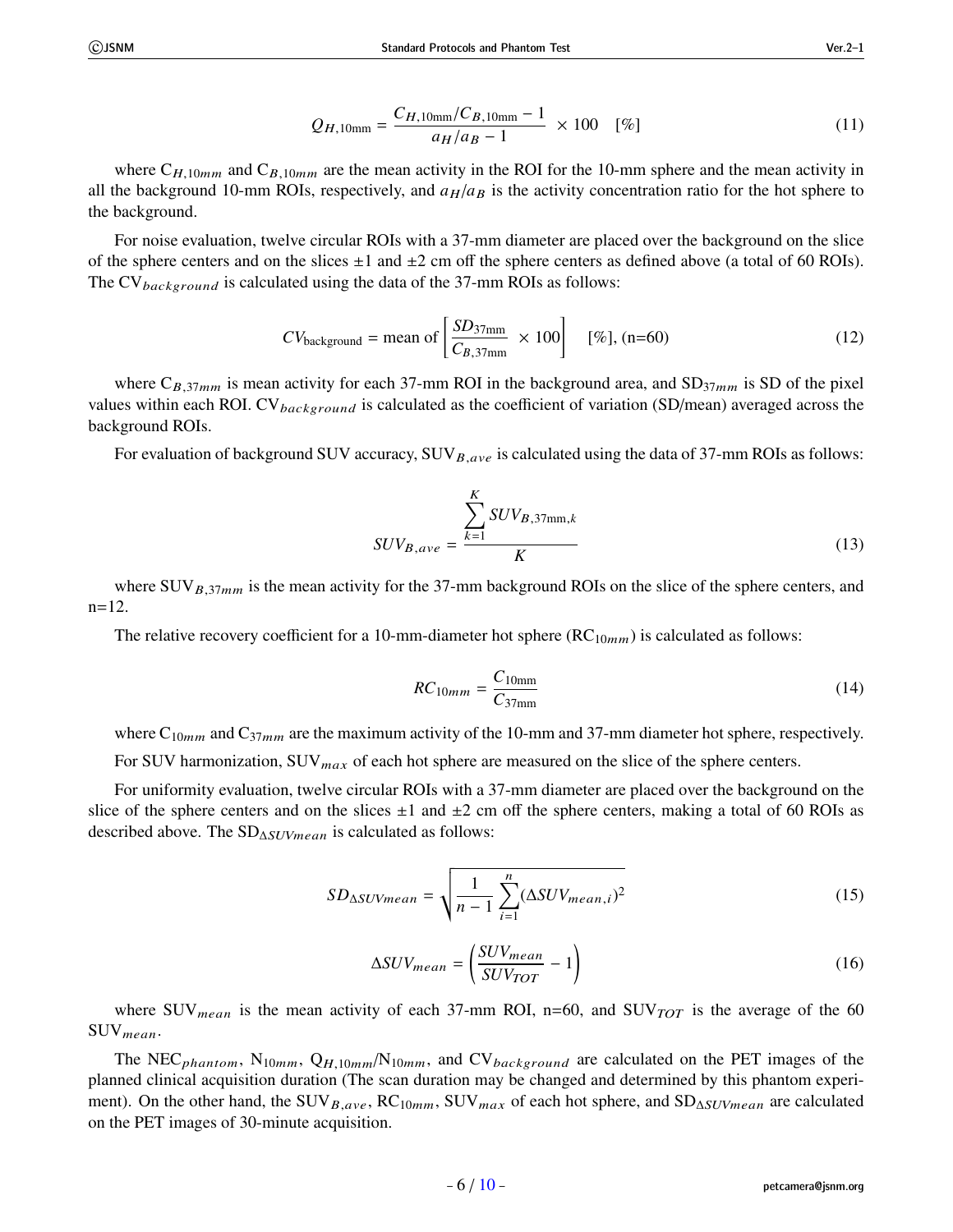The requested phantom test criteria are described below:

- (i) Noise equivalent count is  $NEC_{phantom} > 10.8$ Mcounts (Optional).
- (ii) Percent background variability is  $N_{10mm}$  < 5.6% (Optional).
- (iii) Percent contrast to background variability ratio is  $Q_{H,10mm}/N_{10mm} > 2.8$  (Optional).
- (iv) Noise level is  $CV_{background} < 10\%$ .
- (v) Accuracy of SUV in the uniform area satisfies  $\text{SUV}_{B,ave}$  being within 1.00±0.05.
- (vi) Recovery coefficient for the 10-mm sphere is  $RC_{10mm} > 0.38$ .
- (vii) Harmonization of  $\text{SUV}_{max}$  satisfies the specified range below [\(Table 3](#page-6-0)).
- (viii) Uniformity satisfies  $SD_{\Delta SUVmean} \leq 0.0250$ , which corresponds to 95% of the SUV<sub>mean</sub> being distributed within  $1.00\pm0.05$  assuming normal distribution.

| Sphere size (mm) Upper limit Lower limit |      |      |
|------------------------------------------|------|------|
| 37                                       | 4.17 | 3.82 |
| 28                                       | 4.21 | 3.56 |
| 22                                       | 4.09 | 3.25 |
| 17                                       | 3.71 | 2.58 |
| 13                                       | 3.04 | 1.52 |
| 10                                       | 2.00 | 1.19 |

<span id="page-6-0"></span>Table 3: Specified range of SUV<sub>max</sub> for harmonization.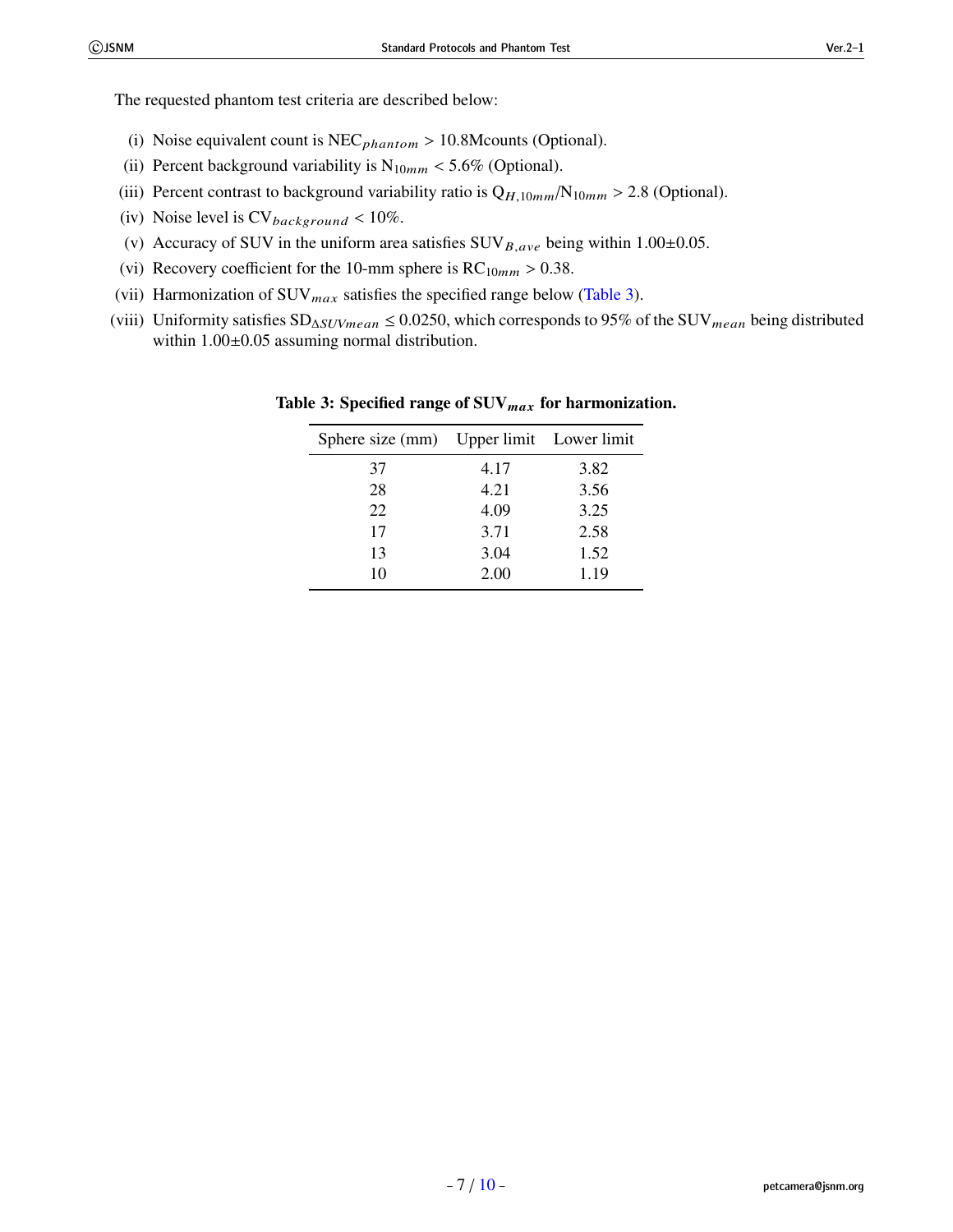### References

- <span id="page-7-0"></span>[1] Tsuyuguchi N, Sunada I, Iwai Y, et al. Methionine positron emission tomography of recurrent metastatic brain tumor and radiation necrosis after stereotactic radiosurgery: is a differential diagnosis possible? J Neurosurg. 2003; 98: 1056–64. [§2.1](#page-0-0)
- [2] Terakawa Y, Tsuyuguchi N, Iwai Y, et al. Diagnostic accuracy of  $^{11}$ C-methionine PET for differentiation of recurrent brain tumors from radiation necrosis after radiotherapy. J Nucl Med. 2008; 49: 694–9. [§2.1](#page-0-0)
- [3] Nakajima T, Kumabe T, Kanamori K, et al. Differential diagnosis between radiation necrosis and glioma progression using sequential proton magnetic resonance spectroscopy and methionine positron emisson tomography. Neurol Med Chir. (Tokyo) 2009; 49: 394–401. [§2.1](#page-0-0)
- <span id="page-7-1"></span>[4] Okamoto S, Shiga T, Hattori N, et al. Semiquantitative analysis of C-11 methionine PET may distinguish brain tumor recurrence from radiation necrosis even in small lesions. Ann Nucl Med. 2011; 25: 213-20. [§2.1](#page-0-0)
- <span id="page-7-2"></span>[5] Jagust WJ, Bandy D, Chen K, et al. The Alzheimer's Disease Neuroimaging Initiative positron emission tomography core. Alzheimers Dement. 2010; 6: 221–9. [§3.1](#page-1-0), [§3.2,](#page-1-1) [Table 1](#page-3-0)
- [6] Iwatsubo T. Japanese Alzheimer's Disease Neuroimaging Initiative: present status and future. Alzheimers. Alzheimers Dement. 2010; 6: 297–9. [§3.1](#page-1-0)
- <span id="page-7-3"></span>[7] Hays MT, Segall GM. A mathematical model for the distribution of fluorodeoxyglucose in humans. J Nucl Med. 1999; 40: 1358–66. [§3.1,](#page-1-0) [Table 1](#page-3-0)
- <span id="page-7-4"></span>[8] McNamee RL, Yee SH, Price JC, et al. Consideration of optimal time window for Pittsburgh compound B PET summed uptake measurements. J Nucl Med. 2009; 50: 348–55. [§3.2](#page-1-1)
- <span id="page-7-5"></span>[9] Nordberg A, Carter SF, Rinne J, et al. A European multicentre PET study of fibrillar amyloid in Alzheimer's disease. Eur J Nucl Med Mol Imaging. 2013; 40: 104–14. [§3.2](#page-1-1)
- <span id="page-7-6"></span>[10] Joshi AD, Pontecorvo MJ, Clark CM, et al. Performance characteristics of amyloid PET with florbetapir F-18 in patients with alzheimer's disease and cognitively normal subjects. J Nucl Med. 2012; 53: 378–84. [§3.2,](#page-1-1) [Table 1](#page-3-0)
- [11] Camus V, Payoux P, Barré L, et al. Using PET with <sup>18</sup>F-AV-45 (florbetapir) to quantify brain amyloid load in a clinical environment. Eur J Nucl Med Mol Imaging. 2012; 39: 621–31. [§3.2](#page-1-1)
- <span id="page-7-7"></span>[12] Wong DF, Rosenberg PB, Zhou Y, et al. In vivo imaging of amyloid deposition in Alzheimer disease using the radioligand <sup>18</sup>F-AV-45 (florbetapir F 18). J Nucl Med. 2010; 51: 913–20. [§3.2,](#page-1-1) [Table 1](#page-3-0)
- <span id="page-7-8"></span>[13] Nelissen N, Van Laere K, Thurfjell L, et al. Phase 1 study of the Pittsburgh compound B derivative <sup>18</sup>Fflutemetamol in healthy volunteers and patients with probable Alzheimer disease. J Nucl Med. 2009; 50: 1251–9. [§3.2,](#page-1-1) [Table 1](#page-3-0)
- <span id="page-7-9"></span>[14] Vandenberghe R, Van Laere K, Ivanoiu A, et al. <sup>18</sup>F-flutemetamol amyloid imaging in Alzheimer disease and mild cognitive impairment: a phase 2 trial. Ann Neurol. 2010; 68: 319–29. [§3.2](#page-1-1)
- <span id="page-7-10"></span>[15] Rowe CC, Ackerman U, Browne W, et al. Imaging of amyloid beta in Alzheimer's disease with <sup>18</sup>F-BAY94- 9172, a novel PET tracer: proof of mechanism. Lancet Neurol. 2008; 7: 129–35. [§3.2,](#page-1-1) [Table 1](#page-3-0)
- [16] Villemagne VL, Mulligan RS, Pejoska S, et al. Comparison of <sup>11</sup>C-PiB and <sup>18</sup>F-florbetaben for A*β* imaging in ageing and Alzheimer's disease. Eur J Nucl Med Mol Imaging. 2012; 39: 983–9. [§3.2](#page-1-1)
- <span id="page-7-11"></span>[17] Barthel H, Gertz HJ, Dresel S, et al. Cerebral amyloid-β PET with florbetaben (18F) in patients with Alzheimer 's disease and healthy controls: a multicentre phase 2 diagnostic study. Lancet Neurol. 2011; 10: 424–35. [§3.2](#page-1-1)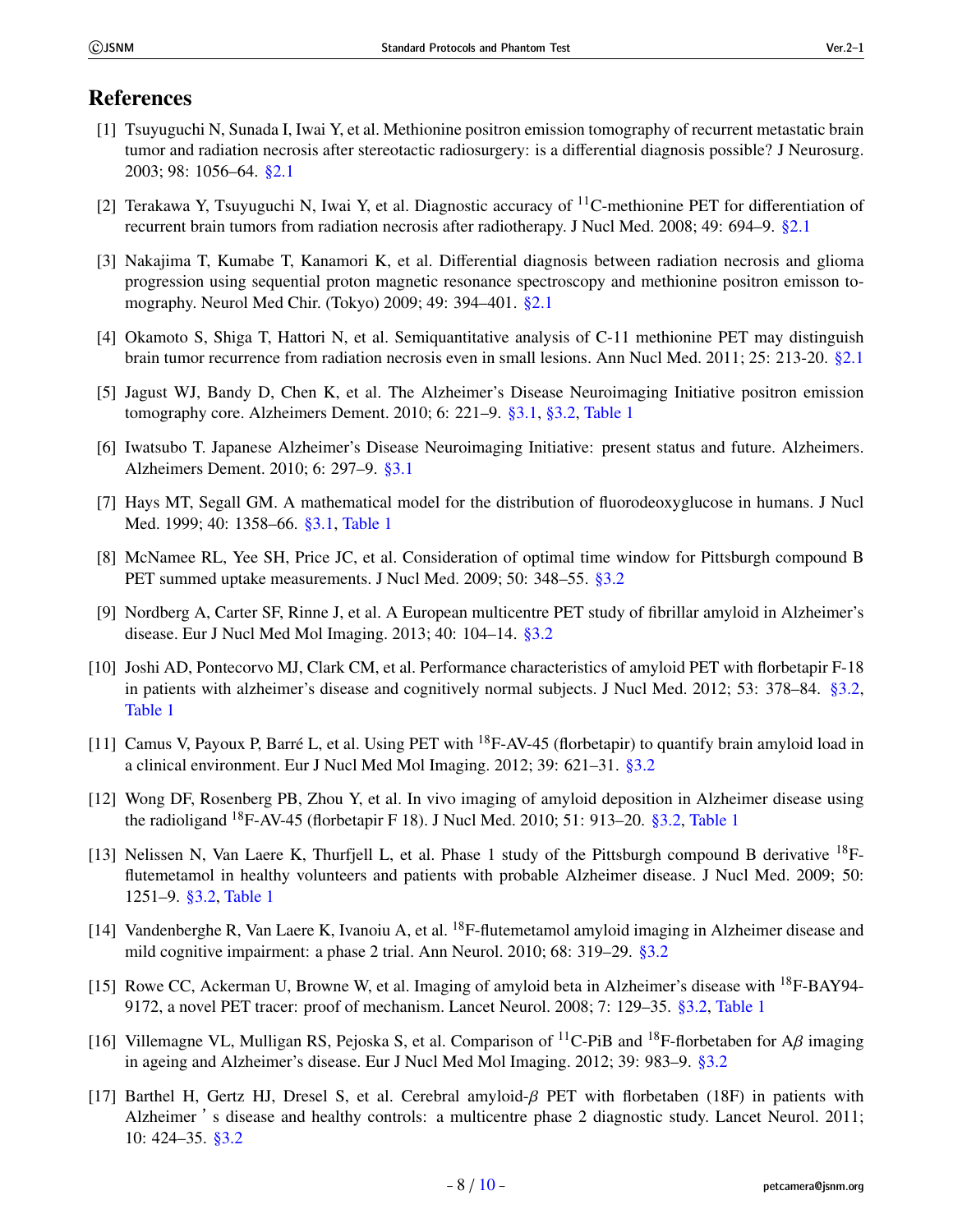- <span id="page-8-0"></span>[18] Akamatsu G, Ikari Y, Nishio T, et al. Optimization of image reconstruction conditions with phantoms for brain FDG and amyloid PET imaging. Ann Nucl Med. 2016; 30: 18–28. [§3.2](#page-1-1)
- <span id="page-8-1"></span>[19] Ikari Y, Akamatsu G, Nishio T, et al. Phantom criteria for qualification of brain FDG and amyloid PET across different cameras. EJNMMI Physics. 2016; 3: 23. [§3.3](#page-2-0)
- <span id="page-8-2"></span>[20] Joshi A, Koeppe RA, Fessler JA. Reducing between scanner differences in multi-center PET studies. Neuroimage. 2009; 46: 154–9. [Table 1](#page-3-0)
- <span id="page-8-3"></span>[21] O'Keefe GJ, Saunder TH, Ng S, et al. Radiation dosimetry of beta-amyloid tracers <sup>11</sup>C-PiB and <sup>18</sup>F-BAY94-9172. J Nucl Med. 2009; 50: 309–15. [Table 1](#page-3-0), [Table 1](#page-3-0)
- [22] Klunk WE, Engler H, Nordberg A, et al. Imaging brain amyloid in Alzheimer's disease with Pittsburgh Compound-B. Ann Neurol. 2004; 306–19. [Table 1](#page-3-0)
- <span id="page-8-4"></span>[23] Price JC, Klunk WE, Lopresti BJ, et al. Kinetic modeling of amyloid binding in humans using PET imaging and Pittsburgh Compound-B. J Cereb Blood Flow Metab. 2005; 25: 1528–47. [Table 1](#page-3-0)
- <span id="page-8-5"></span>[24] Lin KJ, Hsu WC, Hsiao IT, et al. Whole-body biodistribution and brain PET imaging with [<sup>18</sup>F]AV-45, a novel amyloid imaging agent–a pilot study. Nucl Med Biol. 2010; 37: 497–508. [Table 1](#page-3-0)
- <span id="page-8-6"></span>[25] Koole M, Lewis DM, Buckley C, et al. Whole-body biodistribution and radiation dosimetry of  $^{18}$ F-GE067: a radioligand for in vivo brain amyloid imaging. J Nucl Med. 2009; 50: 818–22. [Table 1](#page-3-0)
- <span id="page-8-7"></span>[26] Hatashita S, Yamasaki H, Suzuki Y, et al.  $[{}^{18}F]$ Flutemetamol amyloid-beta PET imaging compared with [ <sup>11</sup>C]PIB across the spectrum of Alzheimer's disease. Eur J Nucl Med Mol Imaging. 2014; 41: 290–300. [Table 1](#page-3-0)
- <span id="page-8-8"></span>[27] Piramal Healthcare and SCETI. Information of <sup>18</sup>F-Florbetaben clinical trials. [Table 1](#page-3-0)
- <span id="page-8-9"></span>[28] Fukukita H, Suzuki K, Matsumoto K, et al. Japanese guideline for the oncology FDG-PET/CT data acquisition protocol: synopsis of Version 2.0. Ann Nucl Med. 2014; 28: 693–705. [§4.1](#page-4-0), [§4.2](#page-4-1)
- <span id="page-8-10"></span>[29] Wahl R, Jacene H, Kasamon Y, et al. From RECIST to PERCIST: Evolving considerations for PET response criteria in solid tumors. J Nucl Med. 2009; 50 Suppl 1: 122S–150S. [§4.1](#page-4-0)
- <span id="page-8-11"></span>[30] Akamatsu G, Ikari Y, Nishida H, et al. Influence of Statistical Fluctuation on Reproducibility and Accuracy of SUVmax and SUVpeak: A Phantom Study. J Nucl Med Technol. 2015; 43: 222–226. [§4.2](#page-4-1)